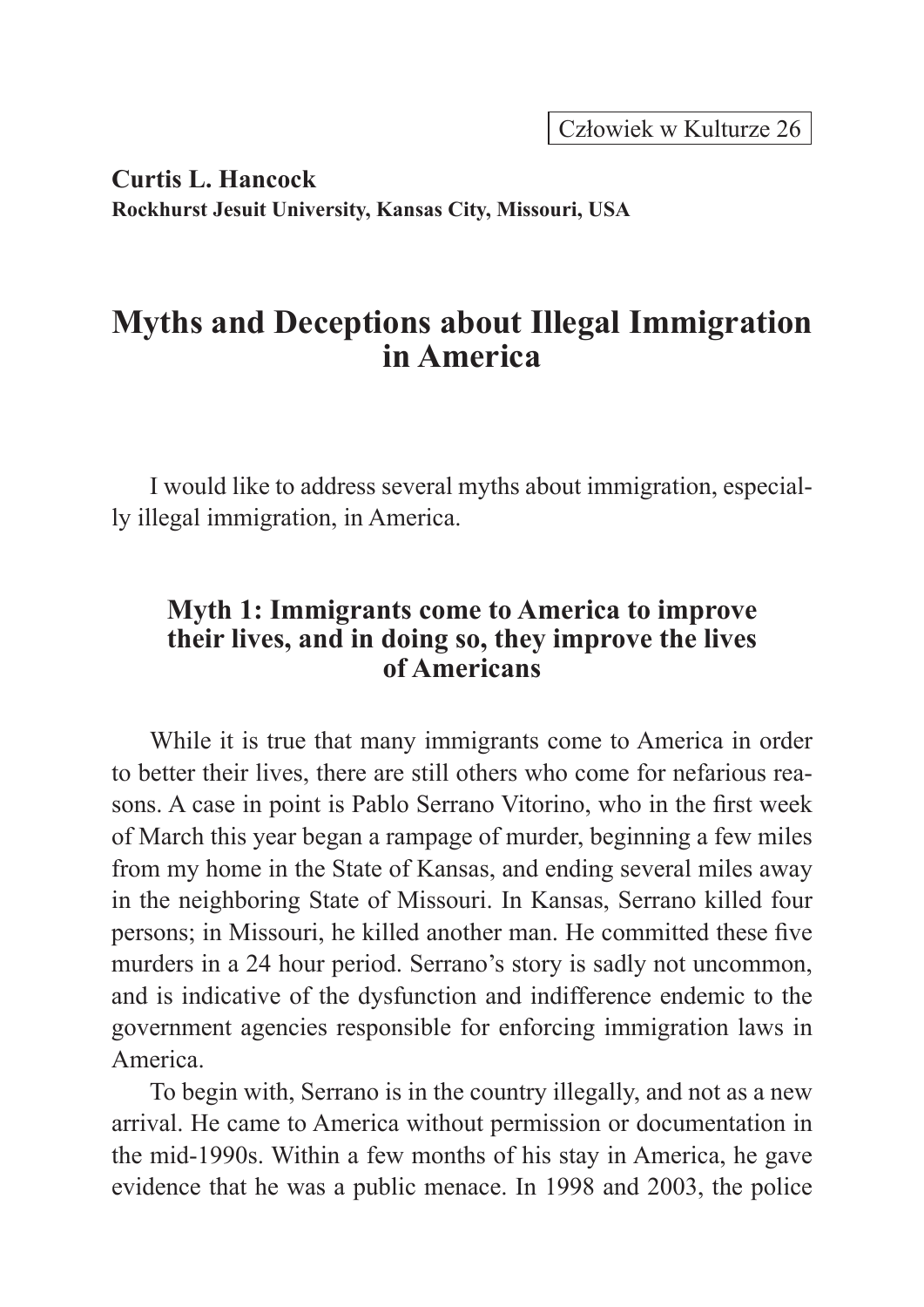apprehended him for threatening his wife with a rifle. She did not press charges in either case. He beat his brother savagely in 2003. This led to his being deported. However, he returned soon afterward to live again in the United States. Over the years, he has had many encounters with law enforcement. But due to bungling and neglect, he has been neither arrested nor deported for a second time.

It should be noted that the law specifies imprisonment for someone guilty of returning to the country after deportation. Entering the country is a misdemeanor; entering after deportation is a felony. Pablo Serrano ought to have been put in prison years ago. In both 2014 and 2015, he was apprehended for traffic violations, but authorities at ICE, the acronym for Immigration and Customs Enforcement, misunderstood alerts from police about Serrano and he continued to live in the State of Kansas undetected. These oversights are tragic, since they allowed Serrano to run amuck and eventually commit mass murder. Americans are outraged by cases like Serrano's because, had the law been enforced, and had Serrano not been allowed in the country in the first place, five people would not have lost their lives.

Someone might predictably protest that one can find criminals in any group in a populous country. Why single out illegal immigrants? The reply is that crime should be dealt with wherever it is found. But there is disproportionate crime in the community of illegal immigrants. There are thousands of Pablo Serranos roaming about American society. This is not to mention the ones apprehended and actually put in prison. A striking statistic is that 55,000 immigrants occupy federal prisons. Additionally, 296,000 illegal aliens are in state and local incarceration facilities.<sup>1</sup> While illegal immigrants account for 3.5 percent of the population in America, they are responsible for 36.7% of all sentences handed down by federal courts.2 Over 25% of inmates in federal prisons are illegal immigrants.<sup>3</sup>

<sup>1</sup> Ann Coulter, *Adios America! The Left's Plan to Turn Our Country into a Third World Hell Hole*. (Washington, D.C.: Regnery Publishing, 2015), p. 101.<br><sup>2</sup> Caroline May, "Illegal Immigrants Accounted for Nearly 37% of Federal Sen-

tences in Fiscal Year, 2014," *Breitbart News Service*, July 7, 2015.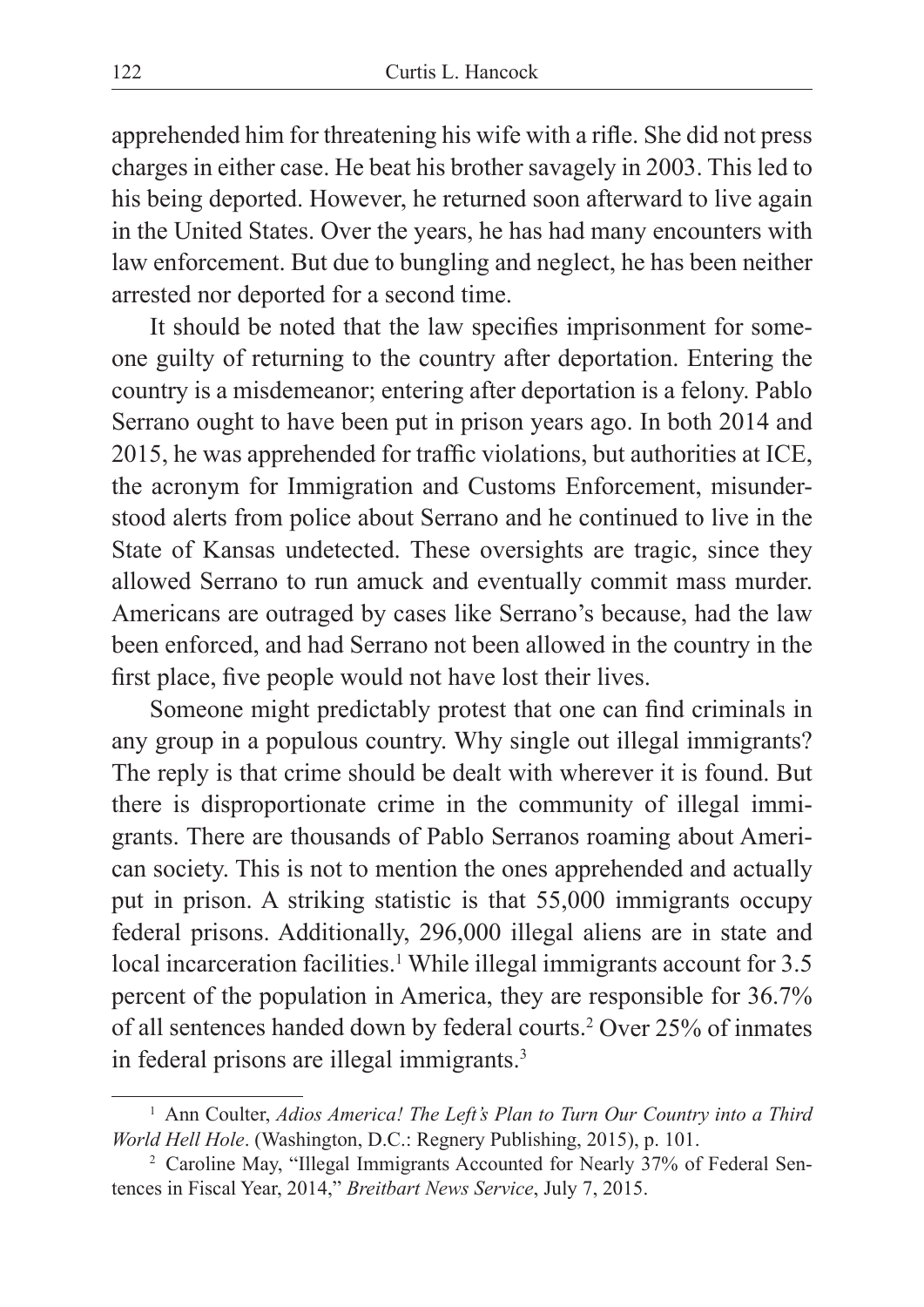Furthermore, we should not overlook that the perpetrators in this century of America's most infamous terrorist events were immigrants. Most of the terrorists who worked their evil on September 11, 2001 were in the country illegally, most on expired visas. The Tsarnaev brothers, who perpetrated the terrorist bombings at the Boston Marathon on April 15, 2013, were immigrants from Chechnea. They had come under FBI surveillance with no effect, even though they had cut the throat of two American Jews two years before they succeeded in killing three and injuring 264 persons at the finish line of the Boston marathon $4$ 

These are the kinds of events that outrage most Americans. They are why the Pew Research Center found that 69 percent of Americans want to restrict and control immigration rates—72 percent of whites, 66 percent of blacks, and 59 percent of Hispanics.<sup>5</sup> Gallup polls show that by two to one, Americans want immigration levels reduced<sup>6</sup>; and Reuters found that by nearly three to one, Americans want immigration levels reduced<sup>7</sup>

Another policy that angers Americans is the formation of sanctuary cities. Many Americans suffer because the government, as a self-conscious policy in many American cities, habitually ignores the crimes of illegal immigrants, choosing neither to jail nor deport them. The policy, frequently endorsed by municipal police departments and mayors, state governors, and federal agents, regards illegal immigrants as victims, and judges that it is unfair to disadvantage them in their efforts to live in America. The policy is an egregious affront to the expectation that people abide the law. According to the

<sup>&</sup>lt;sup>3</sup> Randall Hoven, "Illegal Aliens Murder at a Much Higher Rate than American Citizens Do." *The American Thinker,* July 15, 2015.

<sup>4</sup> Ibid, p. 15.

<sup>5</sup> Pew Research Center, "American Values Survey," April 2015, http://www. people-ress.org/values-questions/q40n/more -restrictions-on-people-coming-to-livein-our-counry/#race. Cited in Mark Levin, *Plunder and Deceit* (New York, Threshold Editions, 2015), p. 108.

<sup>6</sup> Ibid.

<sup>7</sup> Ibid.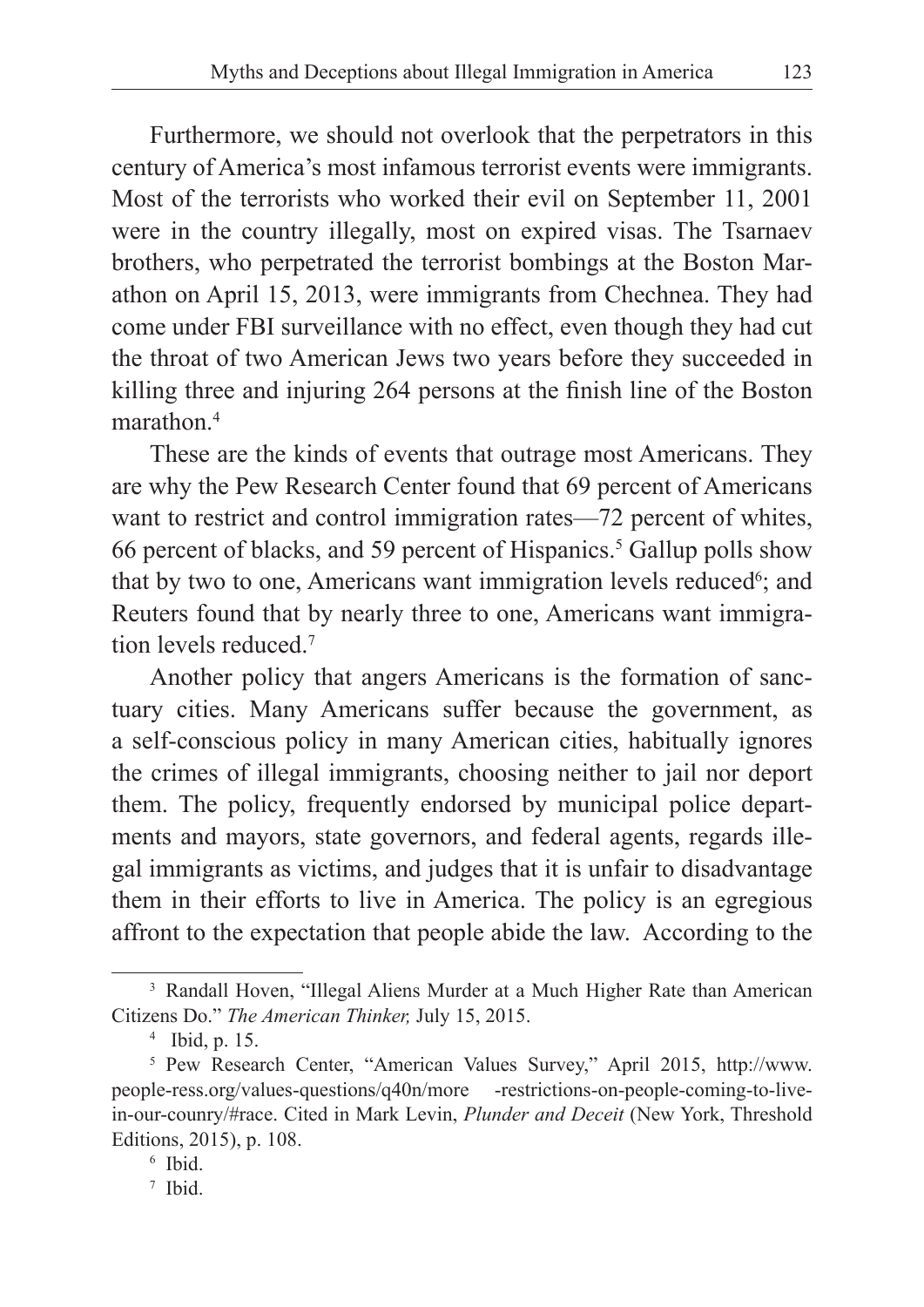rule of law, should the police apprehend an illegal committing a crime in a municipal jurisdiction, there is an expectation that the police will notify ICE and have the lawbreaker deported or imprisoned. However, the existence of sanctuary cities aids and abets the harboring of illegal aliens who commit crimes, like Pablo Serrano. Officials who sponsor sanctuary-city policies predictably feel smug, self-righteous, and politically correct in protecting illegal aliens. But where are these morally superior authorities when innocent Americans are being victimized by such criminals? While these bureaucrats are congratulating themselves for their enlightened attitudes about illegal immigrants, they are out of harm's way when some of these immigrants commit crimes; nor are they usually available to comfort the families whose loved ones may have become victims.

Until recently, many Americans did not know about sanctuary cities. The subject does not get attention, because the media, as a rule, downplays the commission of crimes by immigrants, especially by illegal immigrants. But last year a young woman, Kate Steinle, while touring San Francisco with her family, was shot and killed by an illegal alien, Francisco Sanchez, a Mexican illegal immigrant. The gun Sanchez used he stole from the car of a U.S. Bureau of Land Management agent, who left his car unlocked in downtown San Francisco. A few exceptional, conscientious journalists, sick of the media omitting stories of crimes committed in sanctuary cities, doggedly kept the story about Kate Steinle on the cable-news cycle. The event brought to light that there are sanctuary cities, at last provoking considerable outrage about such policies.

American anger further escalated when the public learned about the background of Francisco Sanchez, the man who shot Kate Steinle. He first came to America in 1991. Between 1991 and 2009, he was deported five times. Along the way, he managed to obtain seven felony convictions, none of which kept him from being released and roaming American streets. At the time he was killing Kate Steinle, he was on probation in the State of Texas. He had broken the terms of that probation by leaving the State of Texas, coming to California, where he committed murder.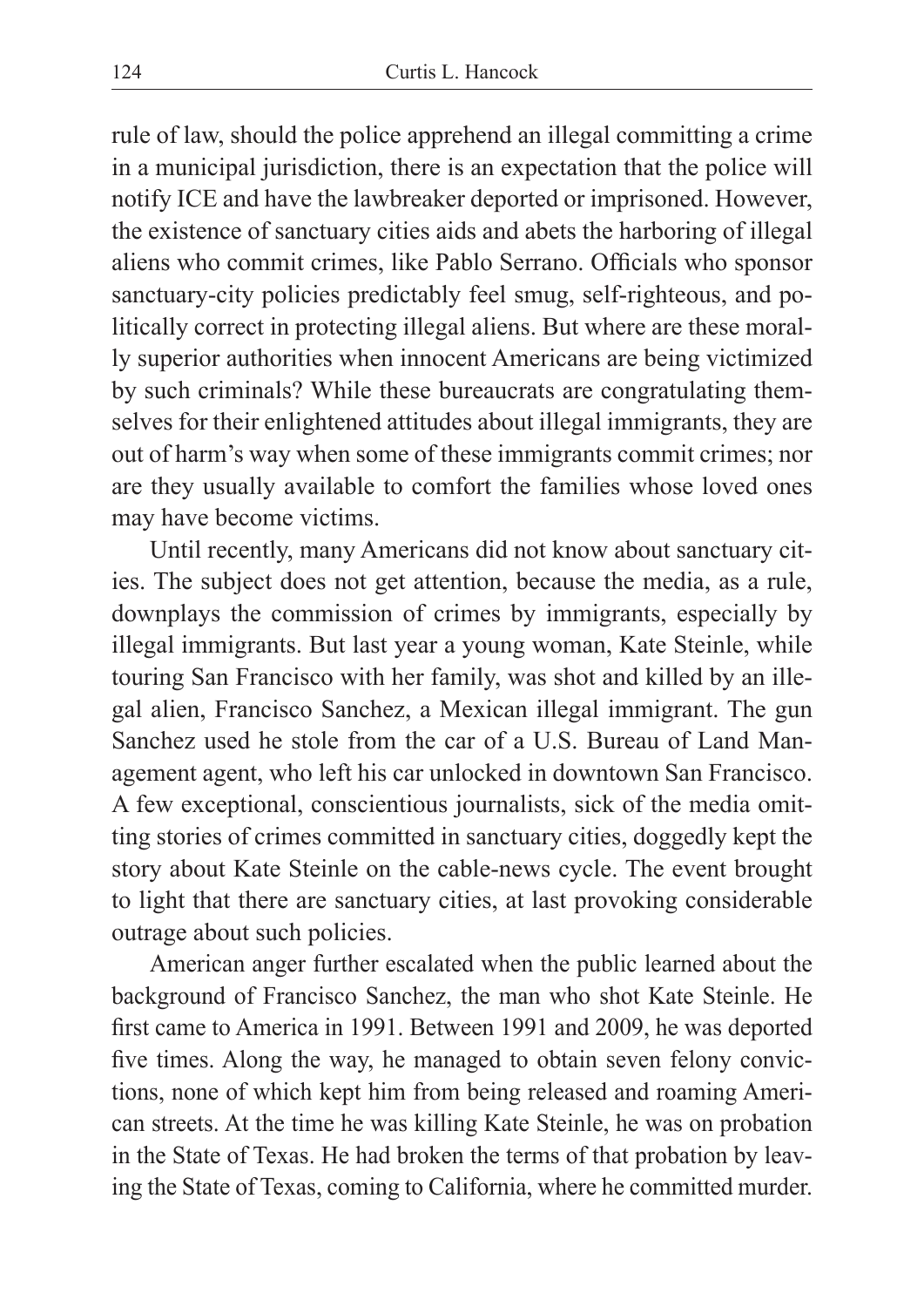While I have highlighted only two cases, it is important to recognize that these events are against a background of considerable crime in America. Native-born Americans also commit a lot of crime. The country has not done a good job managing crime among its citizens. Why has it stupidly compounded this ineffective system of dealing with domestic crime by having open borders?

My remarks thus far expose the myth that immigrants are always a blessing to a society. In the remainder of my lecture, I would like to address a few other myths.

## **Myth 2: America is a Nation of Immigrants**

Perhaps this is not a myth but a half-truth. It is certainly the case that America has encouraged and celebrated waves of immigration in its history. But it is important not to overlook that these waves of immigration were historically followed by pauses so that assimilation could take place. Traditionally, America believed that immigration exists for the improvement of the country. Today, there's a presumption that immigration has value primarily for the sake of the immigrants. This attitude is a sea-change in traditional American outlook about immigration. "America has been a nation of restricted and interrupted immigration as much as it has been a nation of immigrants."8

The so-called "Great Wave of Immigration" into the United States took place from 1900 to 1910. Nine million people, mostly Germans and Italians, legally entered the country. Between 1910 and 1920, six million more arrived. But afterward, between 1921 and 1965, immigration slowed considerably. The government made a self-conscious effort to assimilate the new immigrant population. My own godparents, Francis and Elizabeth Kovach, were among the relatively small cohort of immigrants who were allowed into America between 1945

<sup>8</sup> Samuel P. Huntington, *Who Are We? The Challenges to America's National Identity* (New York: Simon & Schuster, 2005), p. 195.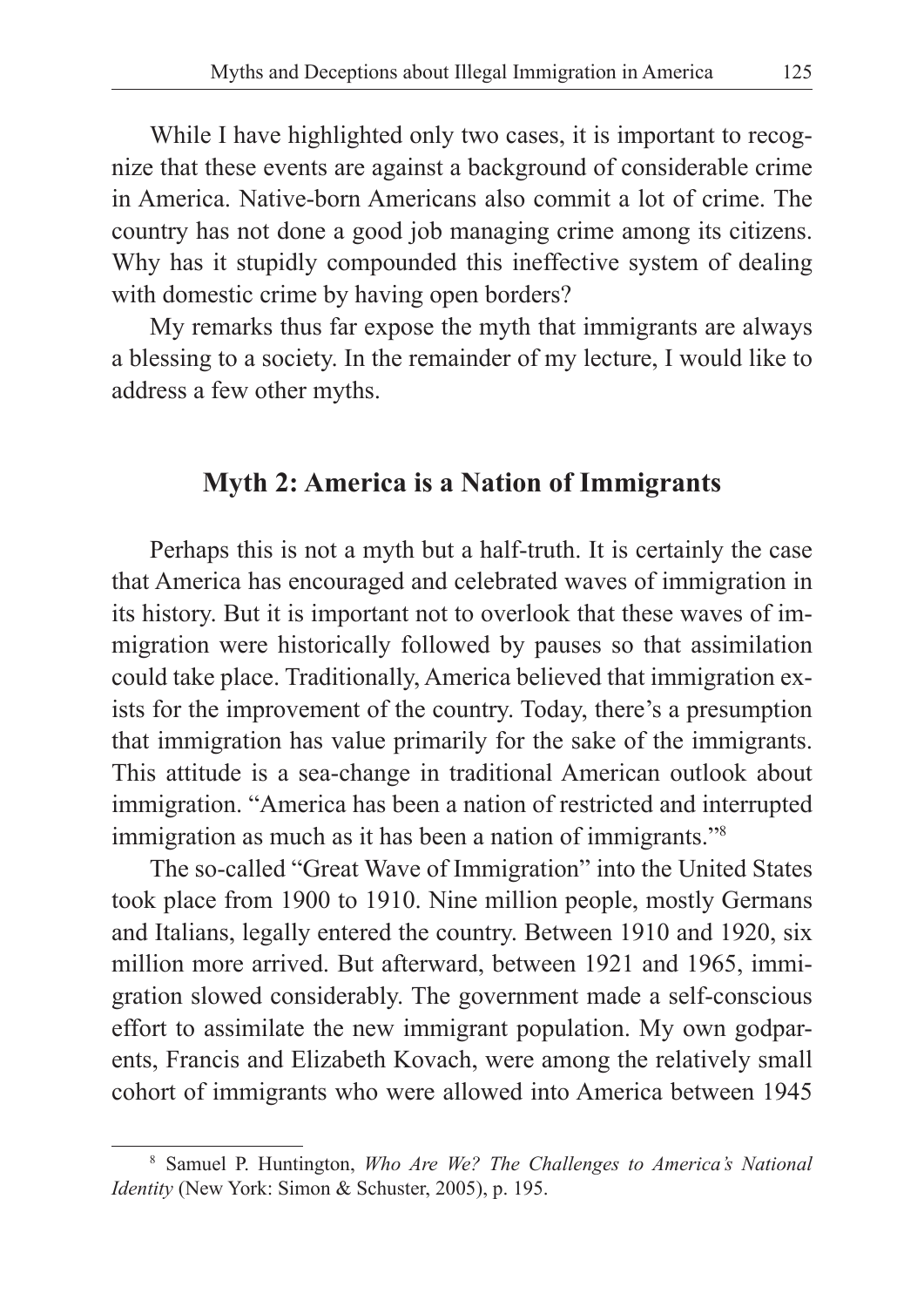and 1950. They were Hungarians. To immigrate to America, they had to virtually declare refugee status, which my Godfather could make some case for because he was forced into a labor camp by the Germans in World War II. In spite of this status, however, he had to obtain a sponsor for his family. He also had to have virtual assurance of employment before he immigrated. His sponsor had to vow responsibility for any risk should the family they were sponsoring become unemployed, indigent, or criminal.

Many Poles who have immigrated are familiar with this kind of experience. Many in this audience probably have family members who have had to run a similar gauntlet for immigration into America. Legal immigrants are annoyed that they have to navigate through a challenging bureaucracy, sometimes for years, in order to immigrate when, in contrast, because of lax and irresponsible immigration enforcement, illegal aliens, by the hundreds every day, walk across the border from Mexico. It is not as though native-born Americans do not welcome newcomers. America has the most generous legal immigration policy in the world. 1.7 million persons immigrated legally to America in 2015.<sup>9</sup> America admits more legal immigrants than all the other countries of the globe admit combined! And yet that doesn't satisfy those who advocate a radical open-border policy, even though one-fourth of the population of Mexico now resides in the United States.10 The government officially states that 11 million are in America illegally. But this is a stale figure that was put forward by the census bureau in the 1990's. The count is probably now more like 20 to 30 million. The math speaks for itself: over 700,000 persons migrate illegally to the United States every year, and they remain.<sup>11</sup>

The American government was not always so indifferent about illegal aliens. One does not have to go back to the remote past to find

<sup>9</sup> See this web-site: http://www.ibtimes.com/immigration-us-2015-reaches-newrecord-immigrant-population-421-million-people-study-2053038.

<sup>10</sup> Ann Coulter, *Adios America*!, p. 69.

<sup>&</sup>lt;sup>11</sup> Colorado Alliance for Immigration Reform: http://www.cairco.org/issues/howmany-illegal-aliens-reside-in-United-States.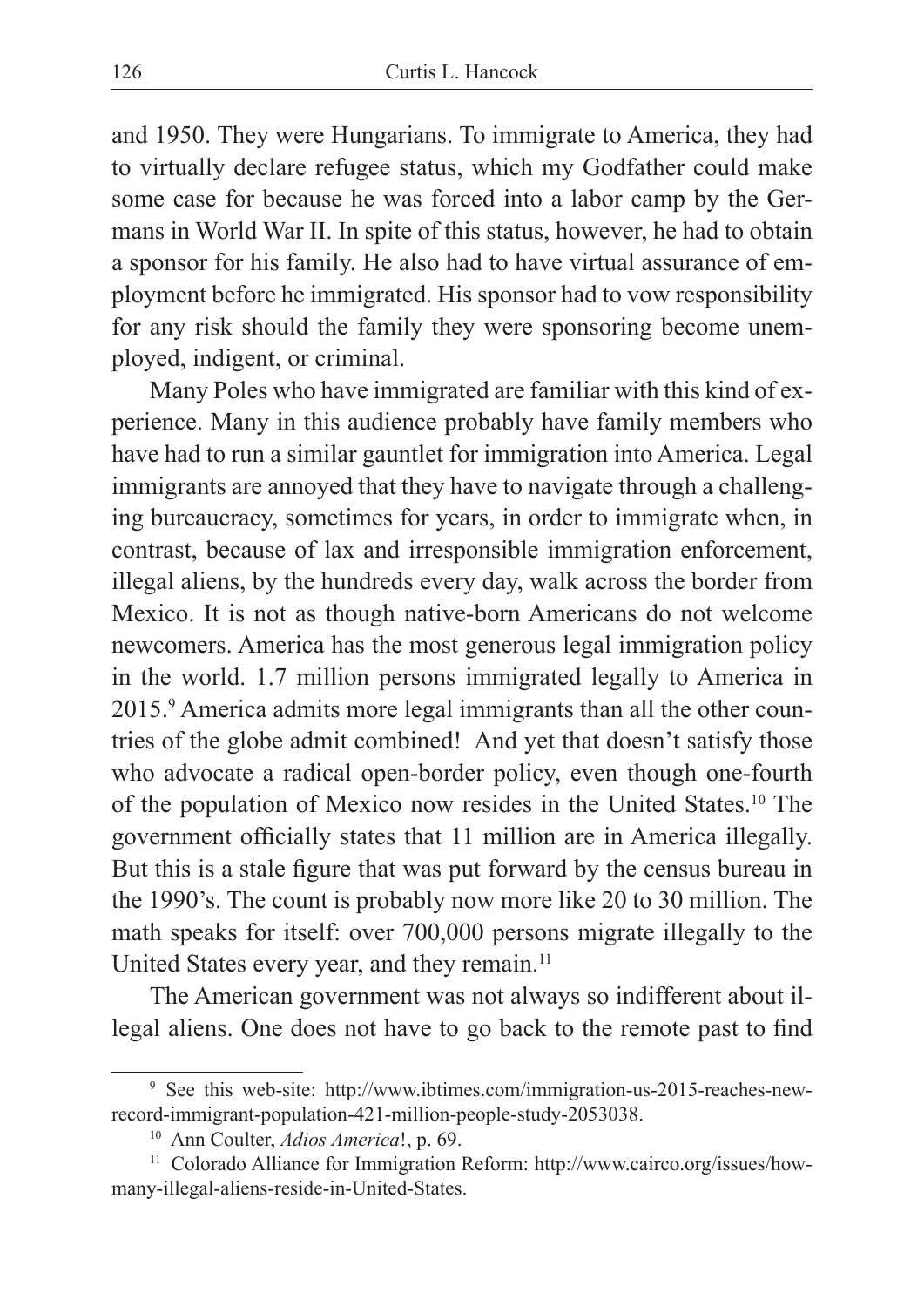an America that did not tolerate the phenomenon. In 1948, President Harry Truman, and, in 1956, President Dwight Eisenhower methodically deported millions of illegal aliens. Today deportation is spoken of in hushed tones, as a possibility beyond contemplation. It is curious that people have forgotten the historical precedent during Truman's and Eisenhower's administrations. The good news is that deportation is not necessary. This is worth noting, since sometimes in the media there is a caricature of Americans who protest open borders as rabid xenophobes and nativists. In spite of this rhetoric, there is no significant player in American politics or culture who advocates mass deportations. Deportations are simply unnecessary. A simpler, and humane, solution is to mandate and enforce documentation for employment and to deny aliens government benefits, which, after all, are paid mostly by citizen tax payers. As Milton Friedman observed many years ago, "It's just obvious you can't have free immigration and a welfare state."<sup>12</sup>

1965 was the benchmark year for radical change in American immigration policy. That was the year when attitudes about both legal and illegal immigration began to change. The Hart-Cellar Act, a piece of legislation championed by Senator Ted Kennedy, shifted the standard for immigration away from the question, "What can the immigrant do for America?", to "What can America do for the immigrant?"

The bill abolished the decades-old policy of national quotas, which was said to be discriminatory because it favored immigrants from Europe over the Third World. Thus it increased immigration levels from each hemisphere, setting in motion a substantial increase in immigration from Latin America,

Asia, and Africa—to the detriment of previously favored aliens from Europe.

The bill also introduced a system of chain migration, which, as the Center for Immigration Studies notes, 'gave higher preference to the

<sup>12</sup> Peter Brimelow, "Milton Friedman at 85," *Forbes*, Dec. 29, 1997, 52.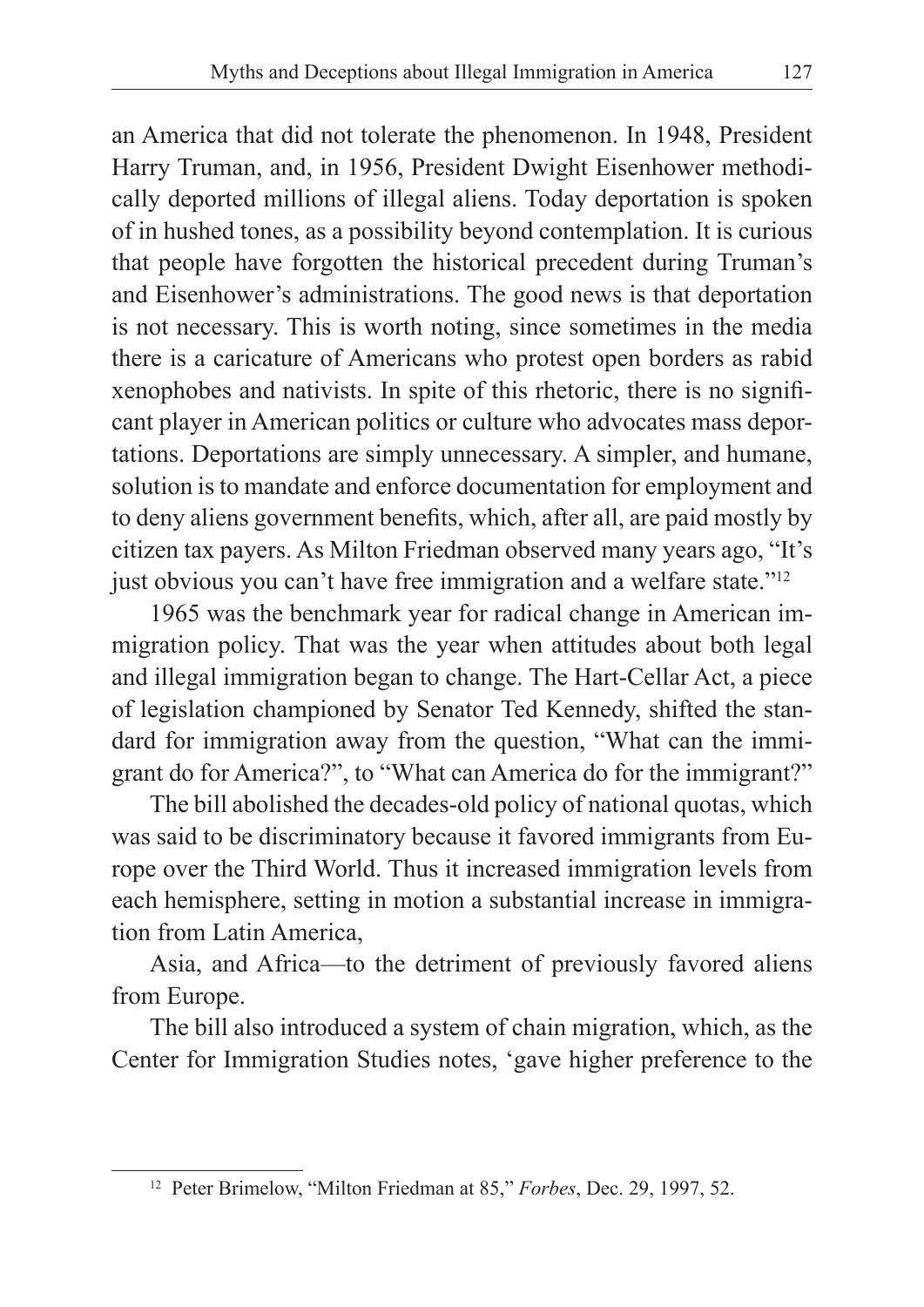relatives of American citizens and permanent resident aliens than to applicants with special job skills.'<sup>13</sup>

Legal immigration significantly increased in the wake of the Hart-Cellar Act.

### **Myth 3: Immigration improves the national economy**

There are those who support illegal immigration on grounds that "illegal immigrants will do work Americans won't do." Their claim is that Americans have become pampered and will not stoop to do work that does not meet their high-pay demands. Americans, they assert, will not pursue work as a day-laborer, a domestic worker, or service employee. The facts show otherwise. Studies reveal that there are more native-born Americans than illegal immigrants who occupy jobs that purportedly only illegal immigrants will take.14 Secondly, Americans will be attracted to all kinds of jobs, if the wages are agreeable. Realizing these facts, Americans are now suspicious that the bromide, "Illegal immigrants will do work Americans will not do," is an excuse to exploit illegal immigrants as a permanent underclass. This exploitation can take two forms: (1) the advocacy of open borders so as to bring in cheap labor that suits the interests of some corporations, especially in the agri-business sector; or (2) the advocacy of open borders so as to bring in potential voters for the Democrat Party, on the supposition that, since illegal immigrants seek the benefits of the welfare state, they will vote for the Democrat Party, as the Party of entitlements. After all, there is a reason that cynics call illegal immigrants "undocumented Democrats."

At any rate, many Americans, having become aware of these agendas, are opposing more and more the policy of an open border. Still,

<sup>13</sup> Mark Levin, *Liberty and Tyranny* (New York: Threshold Editions, 2009), pp. 150-151.

<sup>14</sup> Mark Levin, *Plunder and Deceit*, p. 97.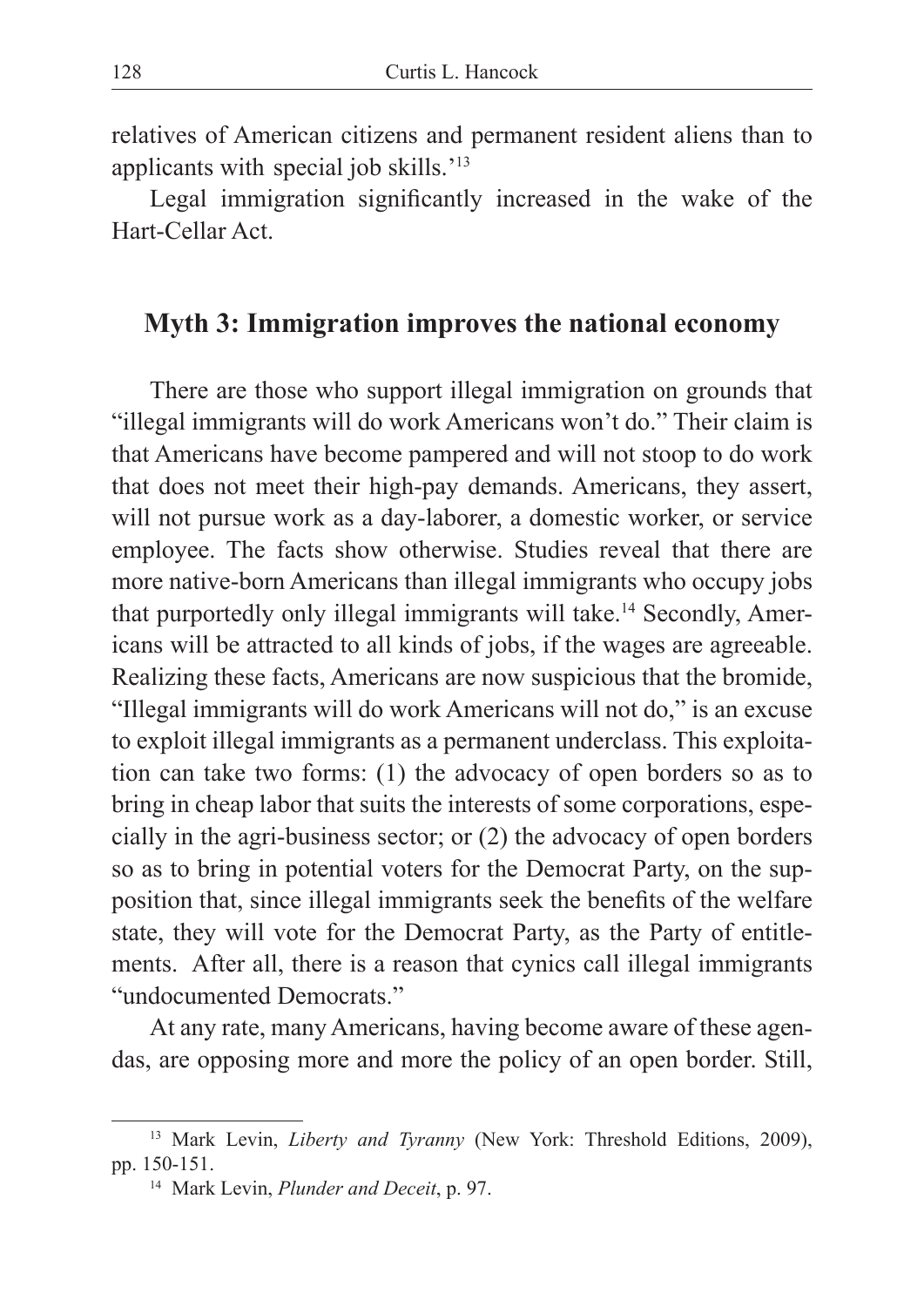I worry that the ideologues with the agendas are succeeding. The Center for Immigration Studies reports that legal and illegal immigration will soar to 51 million in the next eight years, representing 82 percent of the population growth in America. The fact is that the immigrant population is growing four times faster than the native-born population.<sup>15</sup>

Illegal immigration boomed as economic conditions in the Latin American world deteriorated and the American welfare state attracted people from disadvantaged countries. The resulting increase in foreign-born population in America has been measurably significant. Its impact on the income of Americans has been measurable as well. In 2015, the Congressional Research Service (CRS) reported to the Senate Judiciary Committee that Between 1970 and 2013, the estimated foreign-born population in the United States increased from 9,740,000 to 41,348,066, respectively, an increase of 31,608,066 persons, representing a percentage increase of 324% over this 43 year period; . . . the reported income of the bottom 90% of tax filers in the United States decreased from an average of \$44,621 in 1970 to \$30,980 in 2013 for an aggregate decline of \$2,641 or a percent decline of 8% over this 43 year period; . . . the share of income held by the bottom 90% of the U.S. income distribution declined from 68.5% in 1970 to 53.0% in 2013, an absolute decline of 15.5 percentage points over this 43 year period."<sup>16</sup>

The deterioration of income levels especially affects lower-educated and lower-skilled workers, including the young who first seek entry into the labor force. Since most illegal immigrants lack a high school education, they are bound to compete with these cohorts of workers in the population. Open border policies, mainly advocated by leaders in the Democrat Party, have contributed to the 'inequality gap'

<sup>15</sup> Ibid, p. 107.

<sup>16</sup> Quoted in Mark Levin, *Plunder and Deceit*, p. 98.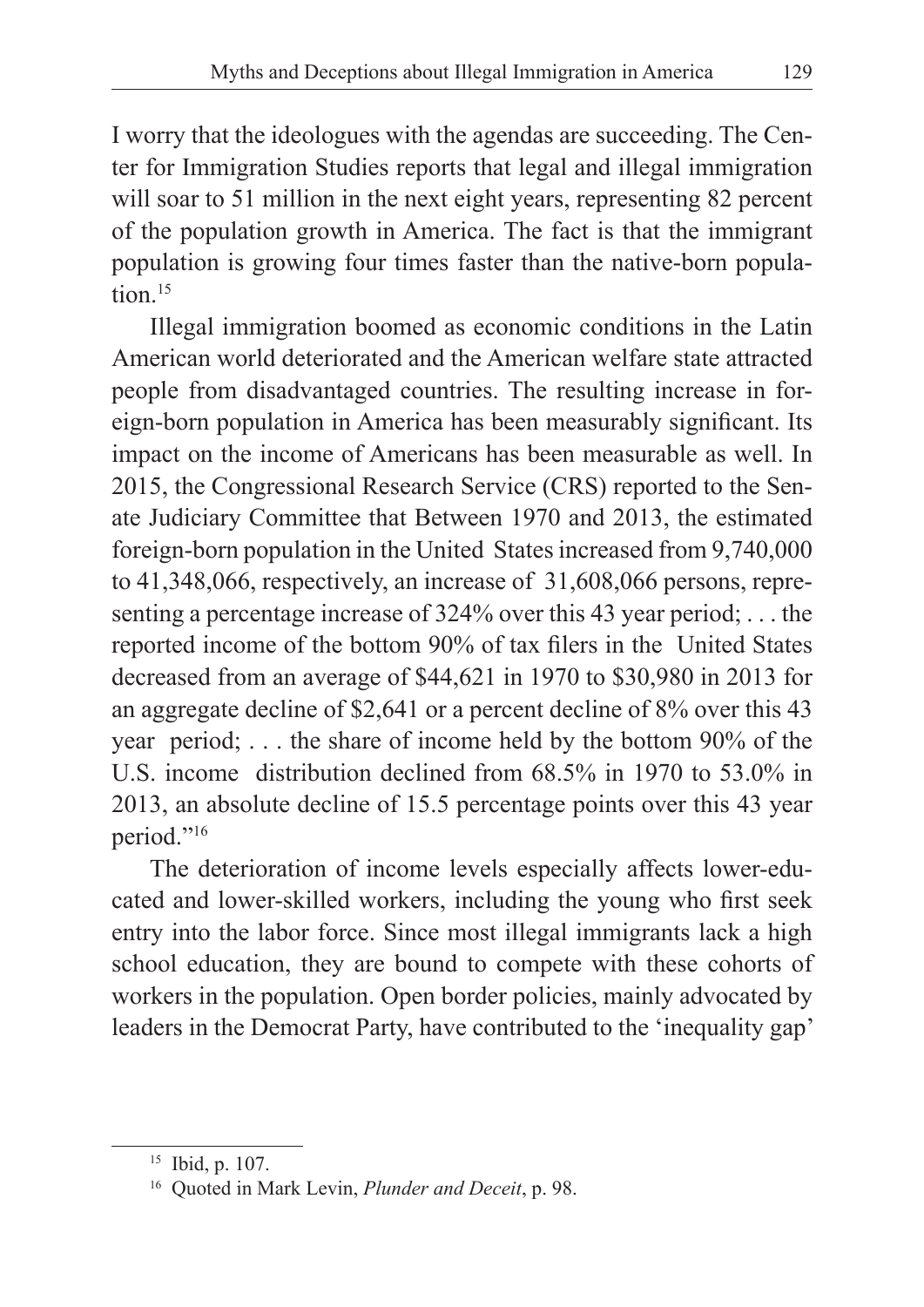between rich and poor. And yet elimination of the inequality gap is a persistent theme of the Democrat Party.17

As income levels of the native-born population decline, it is not advisable to allow into the country illegal immigrants who will compete for jobs. The trend in unemployment is evident and disturbing. In 2000, there were 41 million native-born Americans between the ages of 16 and 65 who were not working. By 2007, there were 48.2 million who were not working. In 2014, the number had risen to 58 million. Seventeen million fewer native-born Americans are working today than were working in the year 2000. The labor force participation rate of 62.9% is the lowest since 1979. Only 62.9 percent, or less than twothirds of the population, is employed.<sup>18</sup>

A report by The Heritage Foundation is telling:

On average, unlawful immigrant households received \$24,721 per household in government benefits and services in Fiscal Year 2010. This figure includes direct benefits, means-tested benefits, education, and population-based services received by the household but excludes the cost of public goods, interest on the government debt, and other payments for prior government functions. By contrast, unlawful immigrant households on average paid only \$10,334 in taxes.

Thus, unlawful immigrant households received \$2.40 in benefits and services for each dollar paid in taxes.' 'All unlawful immigrant households together [in 2010] received \$93.7 billion per year in government benefits and services and paid \$39.2 billion, yielding an aggregate annual deficit of \$54.5 billion.19

52 percent of legal immigrant households with children are on government assistance. In all, nearly 60 percent of immigrants—legal and illegal—are on government assistance, compared with 39 percent of native households.. As Ann Coulter asks, "Why would any country

<sup>&</sup>lt;sup>17</sup> Ibid, p. 99.<br><sup>18</sup> Ibid, p. 104.<br><sup>19</sup> Ibid, p. 106.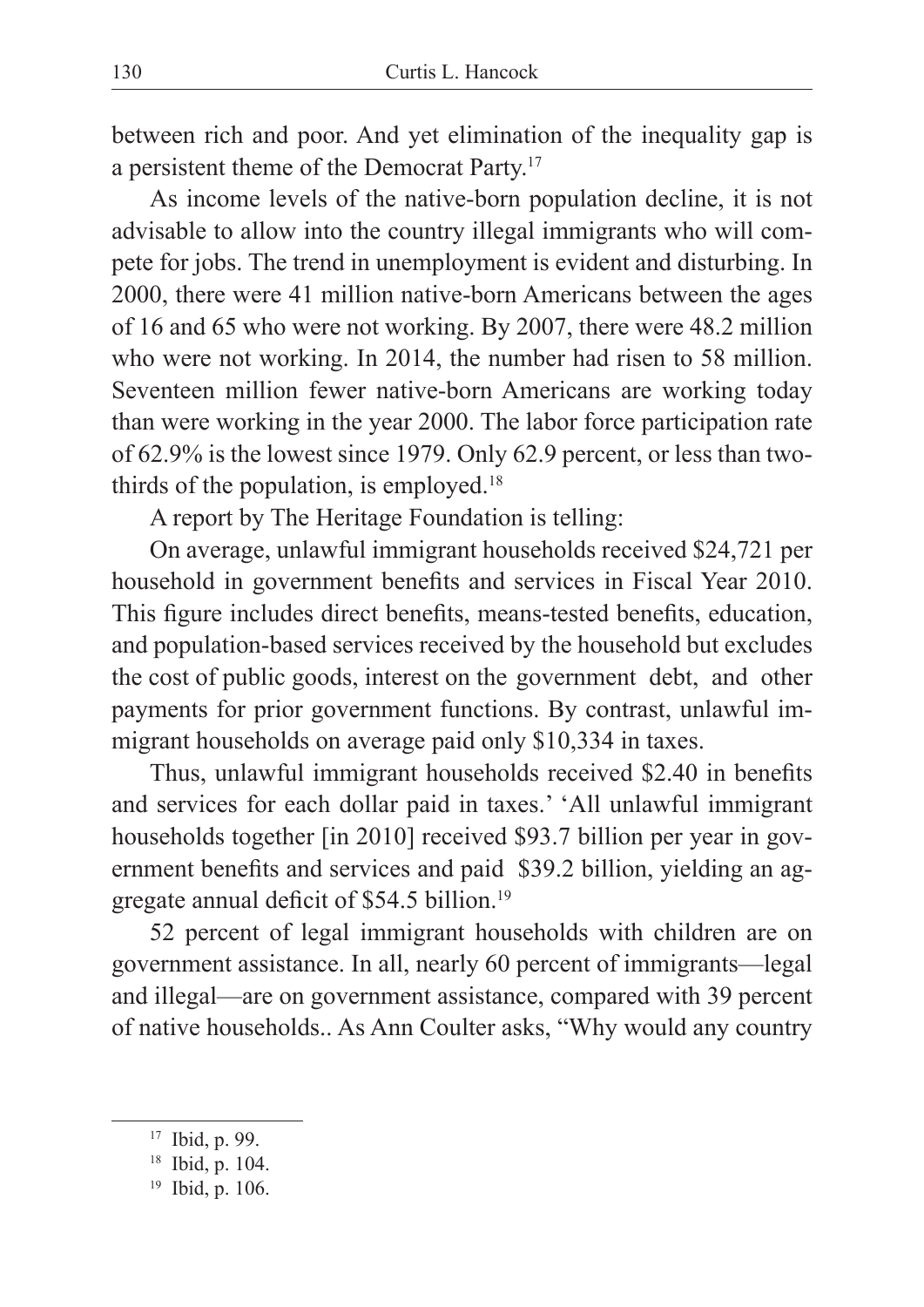voluntarily bring in people who have to be supported by the taxpayer?"20

At this point, I'd like to address a final myth.

## **Myth 4: Immigration enhances, does not harm, American culture**

Coulter observes that these economic consequences are bound to alter American culture. These consequences are the legacy of the Hart-Cellar Act of 1965, which moved away from preferring immigrants with skills, education, and cultural origins which were amenable to American culture. Instead, it mandated preference for chain migration generated by immigrant families already in the country. Coulter explains that this shift has had both economic and cultural significance.

Immigrants from nineteen of the top twenty-five source countries are more likely to be in poverty than native white Americans, generally far more likely. Immigrants from Mexico and Honduras, for example have a poverty rate three times higher than white Americans. The only immigrants less likely to be in poverty than white Americans are those from Canada, Poland, the United Kingdom, Germany, India, and the Philippines. Needless to say, we take fewer immigrants from these countries than from the neediest immigrant countries. Poland and Germany aren't even in the top ten source countries, and Canada and the United Kingdom combined send us fewer immigrants than Mexico does<sup>21</sup>

 Some years ago, the political writer Theodore White said that "the Hart-Cellar Act changed all previous patterns, and in so doing probably changed the future of America. . . . [It} was noble, revolutionary—and probably the most thoughtless of the many acts of the

<sup>20</sup> Ann Coulter, *Adios America*!, pp. 15-16.

 $21$  Ibid.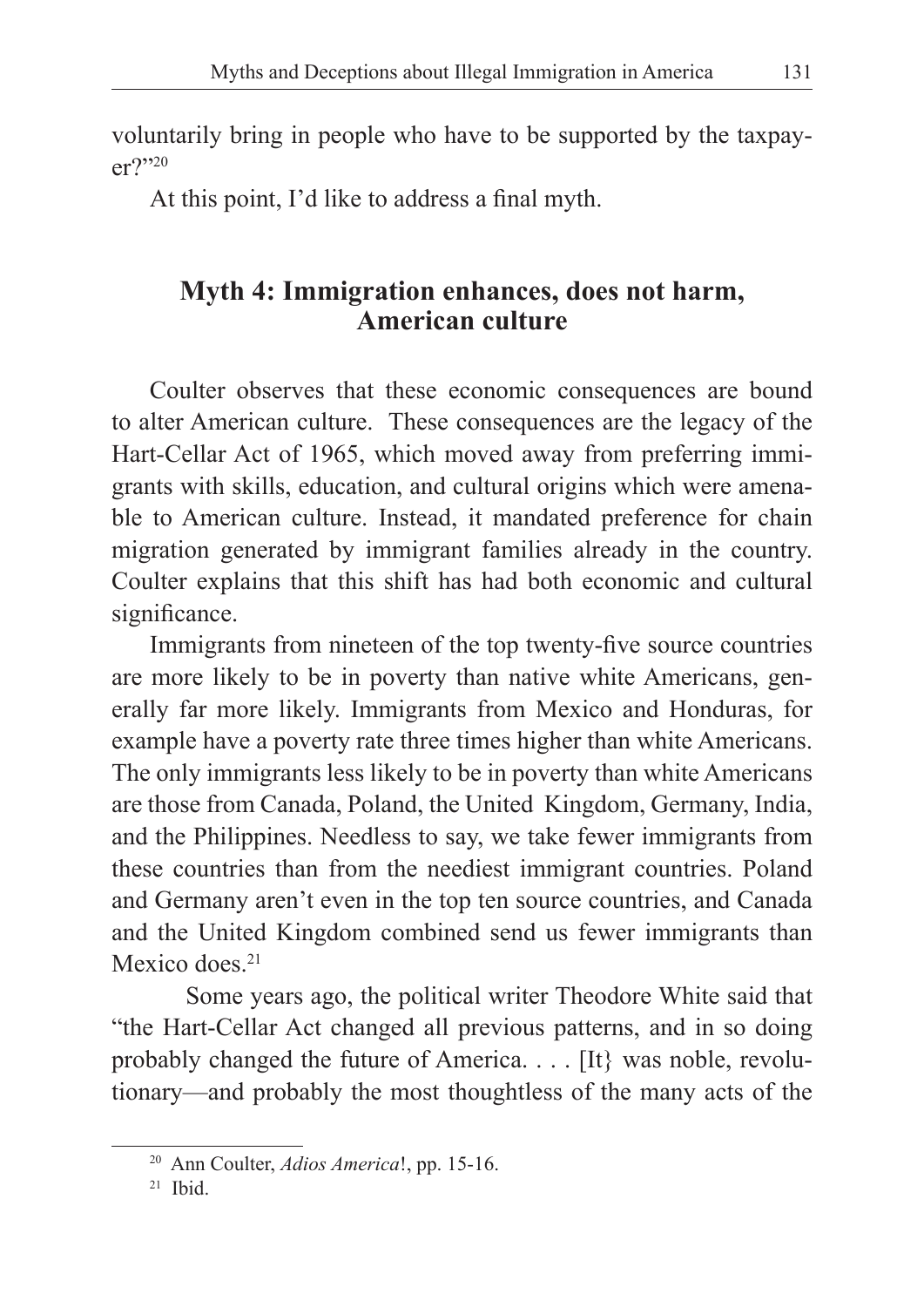Great Society" [=a battery of utilitarian programs put forward by the Democrat Party at the time].22 Like Theodore White, I've come to appreciate that demographic change can transform a culture. This is a point Aristotle made long ago. Echoing Aristotle, Edward J. Erler's puts it succinctly: "A radical change in the character of the citizens would be tantamount to a regime change just as surely as a revolution in its political principles."23

Immigration today alters culture because many, if not most immigrants, are more disposed to maintain their ethnic identity than to assimilate American culture. Many radical Hispanic groups, like La Raza (whose leader, Cecilia Muñoz, works in the Obama administration), have an explicit agenda to "take back" America for the Mexican people, a mission of *Reconquista*. The motto of the United States, *E Pluribus Unum* (out of many one) is a call for assimilation, without in any way expecting immigrants to relinquish pride in their diverse ethnic backgrounds. But many immigrants today champion transforming America in terms of the values of their society of origin than preserving America through assimilation. This is a prescription for cultural disharmony. Contempt for assimilation "undercuts the civil society as ethnic, racial, and religious groups self-segregate."24

The problem is magnified further when a nation abandons its own culture to promote multiculturalism, dual citizenship, bilingualism, and so on, and institutes countless policies and laws promoting and protecting the practices of balkanized groups and their infinite array of grievances.<sup>25</sup>

 I fear that America will experience dire political, economic, and cultural disturbances, if it does not stop the inundation of illegal immigrants at its southern border. I have lived long enough to already see

<sup>22</sup> Theodore H. White, America in Search of Itself: the Making of the President 1956-1980 (New York: Warner, 1982). Quoted in Mark Levin, *Liberty and Tyranny*,

p. 152. 23 Mark Levin, *Liberty and Tyranny*, p. 149. 24 Mark Levin, *Plunder and Deceit*, p. 96. 25 Ibid.